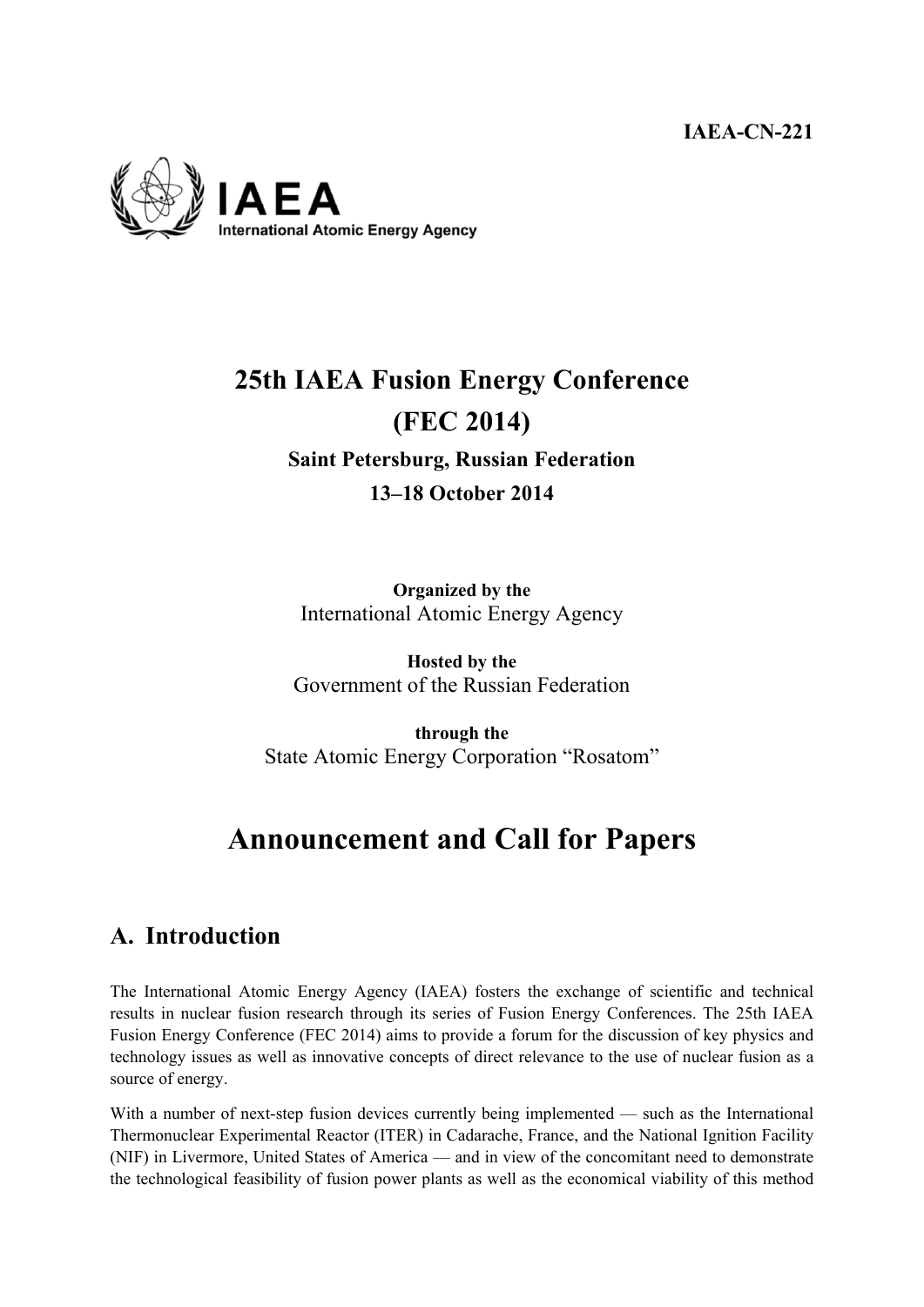of energy production, the fusion community is now facing new challenges. The way these challenges are addressed will dictate research orientations in the present and coming decades.

The scientific scope of FEC 2014 is, therefore, intended to reflect the priorities of this new era in fusion energy research. The conference aims to serve as a platform for sharing the results of research and development efforts in both national and international fusion experiments that have been shaped by these new priorities, and to thereby help in pinpointing worldwide advances in fusion theory, experiments, technology, engineering, safety and socio-economics. Furthermore, the conference will also set these results against the backdrop of the requirements for a net energy producing fusion device and a fusion power plant in general, and will thus help in defining the way forward.

With the participation of international organizations such as the ITER Organization and the European Atomic Energy Community (Euratom), as well as the collaboration of more than forty countries and several research institutes, including those working on smaller plasma devices, it is expected that this conference will, as in the past, serve to identify possibilities and means for continuous and effective international collaboration in this area.

The 25th IAEA Fusion Energy Conference is being organized by the IAEA in cooperation with the State Atomic Energy Corporation "Rosatom", Russian Federation. Previous conferences in this series were held in Salzburg (1961), Culham (1965), Novosibirsk (1968), Madison (1971), Tokyo (1974), Berchtesgaden (1976), Innsbruck (1978), Brussels (1980), Baltimore (1982), London (1984), Kyoto (1986), Nice (1988), Washington DC (1990), Würzburg (1992), Seville (1994), Montreal (1996), Yokohama (1998), Sorrento (2000), Lyon (2002), Vilamoura (2004), Chengdu (2006), Geneva (2008), Daejeon (2010) and San Diego (2012).

# **B. Topics**

- **OV** Overviews
- **EX** Magnetic Confinement Experiments (for the subtopics, see Annex A)
- **TH** Magnetic Confinement Theory and Modelling (for the subtopics, see Annex A)
- **PPC** Plasma Overall Performance and Control
- **IFE** Inertial Fusion Experiments and Theory
- **ICC** Innovative Confinement Concepts
- **FIP** Fusion Engineering, Integration and Power Plant Design
- **FNS** Fusion Nuclear Physics and Technology
- **MPT** Materials Physics and Technology
- **SEE** Safety, Environmental and Economic Aspects of Fusion

Papers on these topics will be considered for presentation at FEC 2014 if they are clearly relevant to the development of fusion energy (see the attached Annex A, *Scientific Guidelines for Authors*). A Programme Committee consisting of a representative international membership will be responsible for the selection of papers, the arrangements of conference sessions and the overall scientific content of the conference. The Programme Committee will meet in April 2014 at the IAEA's Headquarters in Vienna, Austria, to finalize the technical programme of the conference. Please be aware that because of the large interest within some countries in submitting papers, official authorities in those countries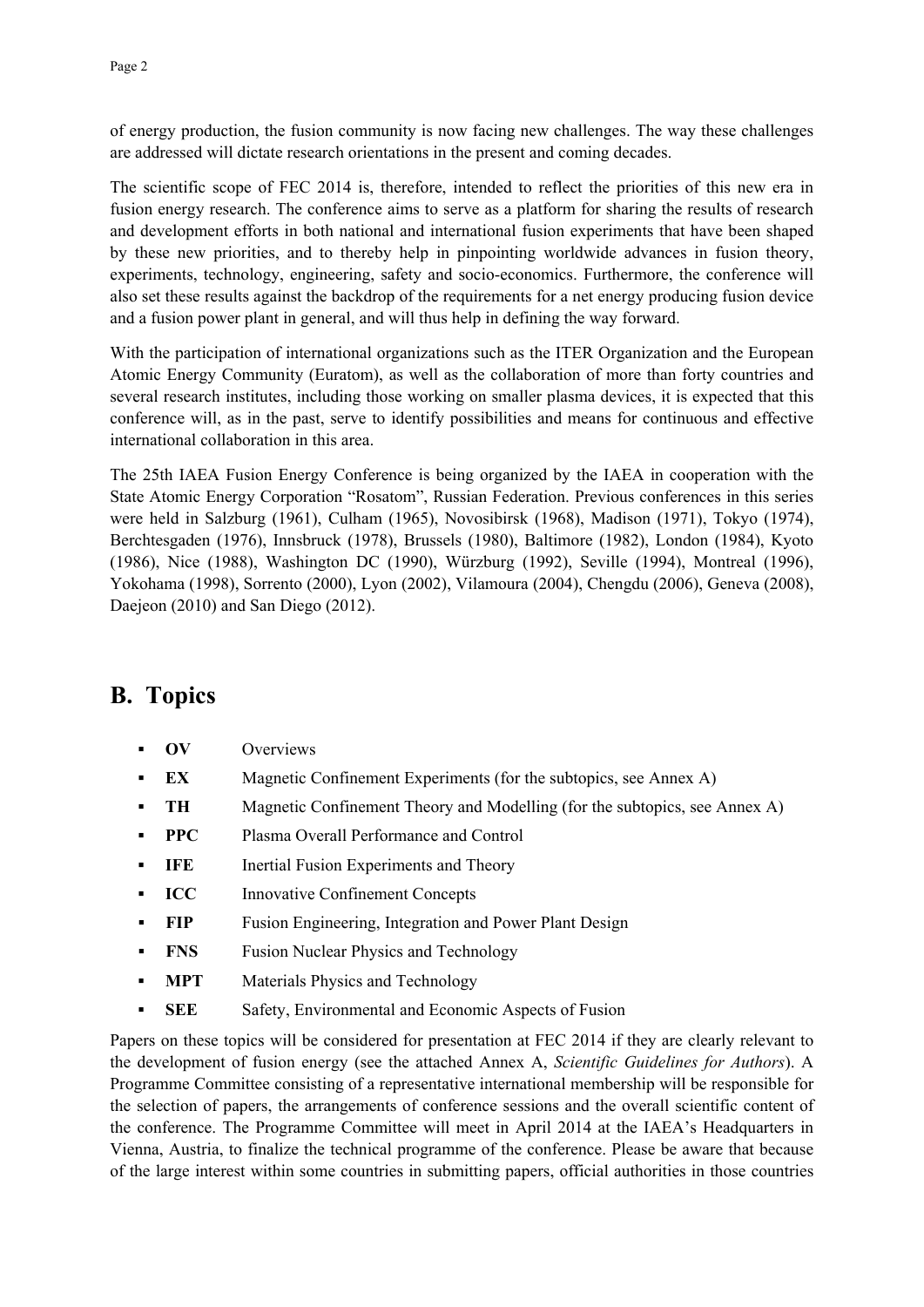may pre-screen the papers to be submitted. Authors are advised to acquaint themselves with possible deadlines for this process at their earliest convenience.

### **C. Participation**

All persons wishing to participate in the conference are requested to register online in advance via the IAEA conference website (see Section P). In addition, they must send a completed Participation Form (Form A) to their appropriate governmental authority for subsequent transmission to the IAEA. **A participant will be accepted only if the Participation Form is transmitted to the IAEA through one of the established official channels** (see Section H).

### **D. Submission of Synopses and Abstracts**

Anyone wishing to present a paper or poster during this conference must submit **a two-page synopsis and an abstract, both in electronic format** (no paper copies), directly to the IAEA. Instructions on how to upload the synopses and abstracts to the conference's web browser-based file submission system (IAEA-INDICO) are available on the IAEA conference website (see Section P). The synopses and abstracts **must** be submitted through this system **between 21 February and 21 March 2014**. No other form of submission will be accepted.

Authors must further submit the following two forms to their appropriate governmental or other competent authority (see section H) for transmission to the IAEA:

- Participation Form (Form A)
- Form for Submission of a Paper (Form B)

These forms must be received by the IAEA no later than **1 April 2014**.

**IMPORTANT:** The electronically received two-page synopsis will be considered by the Programme Committee only if these two forms have been received by the IAEA through the established official channels (see Section H). **Authors should be aware that only one paper per same first author may be submitted for consideration**.

### **E. Papers and Conference Proceedings**

#### **E.1. Acceptance of papers**

Authors will be notified by email by May 2014 whether their papers have been accepted for oral presentation or for poster presentation and will be informed of the assigned paper number and presentation session.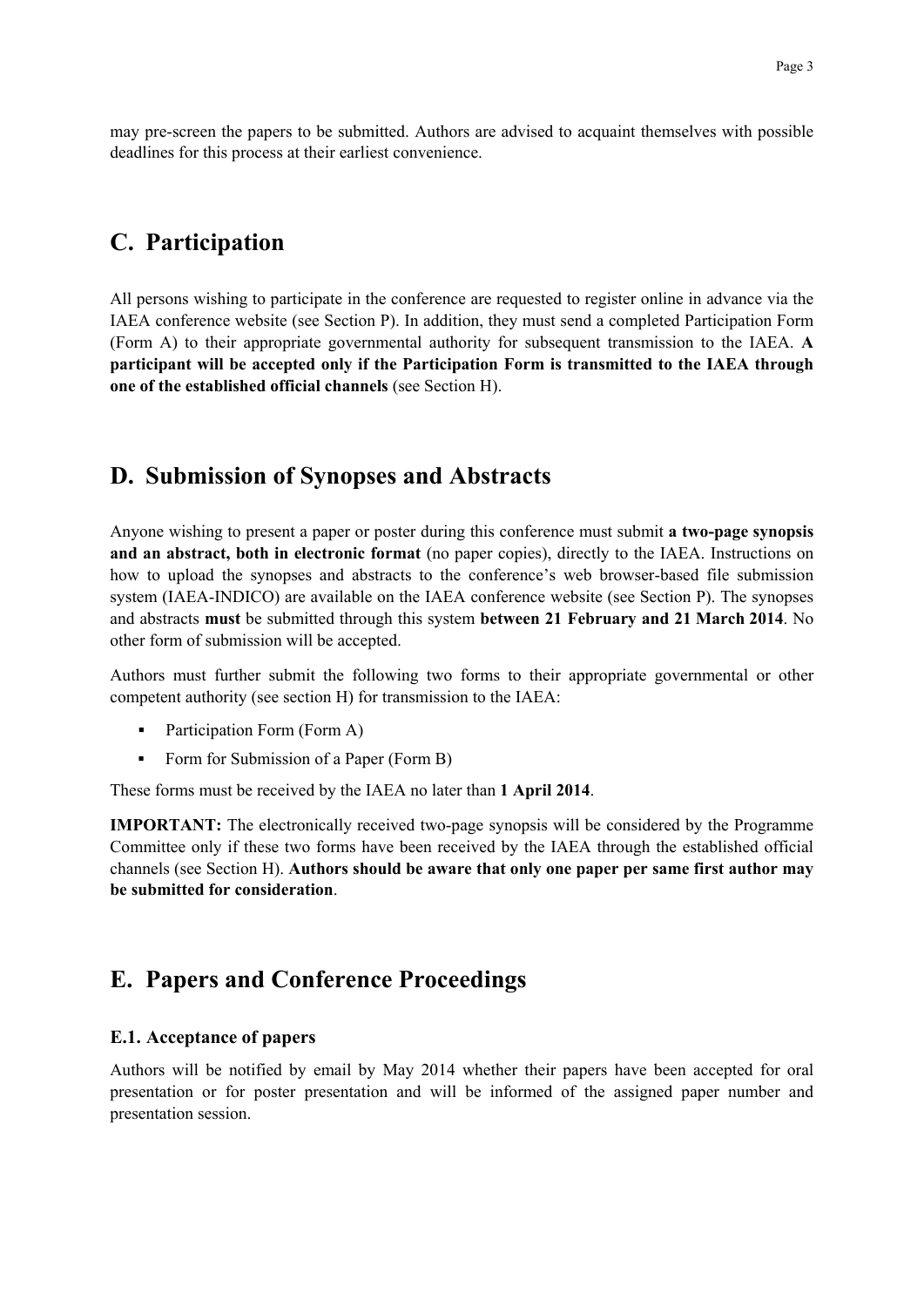#### **E.2. Submission of full manuscripts**

Specifications and instructions for the layout and electronic format of the full manuscripts as well as for the preparation of posters will be posted on the IAEA conference website (see Section P) by May 2014. The full manuscripts **must** be submitted through the IAEA-INDICO file submission system in the same way as the two-page synopses. IAEA-INDICO will be reopened for submission of accepted papers on **18 August 2014**. The deadline for electronic submission of the full papers as PDF files is **21 September 2014**. The IAEA will not accept regular papers submitted after the deadline, and any subsequent submission by email will not be accepted either.

**IMPORTANT:** The system for electronic submission of papers, IAEA-INDICO, is the sole mechanism for submission of regular papers for FEC 2014. Historically, up to 70% of all papers for previous conferences were submitted during the last week before the submission deadline, which has led to some technical difficulties experienced by submitters due to high traffic on the web server. Authors are therefore encouraged to submit papers as early as possible.

### **E.3. Overview papers and summaries**

Authors of manuscripts for overview papers and conference summary papers are kindly requested to submit their papers for publication in a special issue of the journal *Nuclear Fusion* to appear in mid-2014.

### **E.4. Page limits for proceedings papers**

| Summaries:          | 20 pages |
|---------------------|----------|
| Overviews:          | 12 pages |
| Oral presentations: | 8 pages  |
| Posters:            | 8 pages  |

### **E.5. Publication of proceedings**

The papers will be published by the IAEA as unedited proceedings in electronic format on a CD-ROM and on the IAEA Physics Section website (http://www-naweb.iaea.org/napc/physics/index.html) by March 2015. Authors should note that material which was not presented at the conference orally or in the form of a poster will not be included in the proceedings.

### **E.6. Submission of contributed papers to** *Nuclear Fusion*

Authors of papers accepted for presentation at the conference are encouraged to submit their papers to the journal *Nuclear Fusion*, in addition to submitting them for inclusion in the conference proceedings. The manuscripts must contain original work and should omit, or only briefly mention in the introduction, material that has already been published. Papers should be appropriate, in terms of style and content, for a high quality scientific journal and will be subject to the standard double-referee peer-review procedure observed by the editors of *Nuclear Fusion*. All communications with the authors regarding details for publication and charges will be handled by the *Nuclear Fusion* editorial office.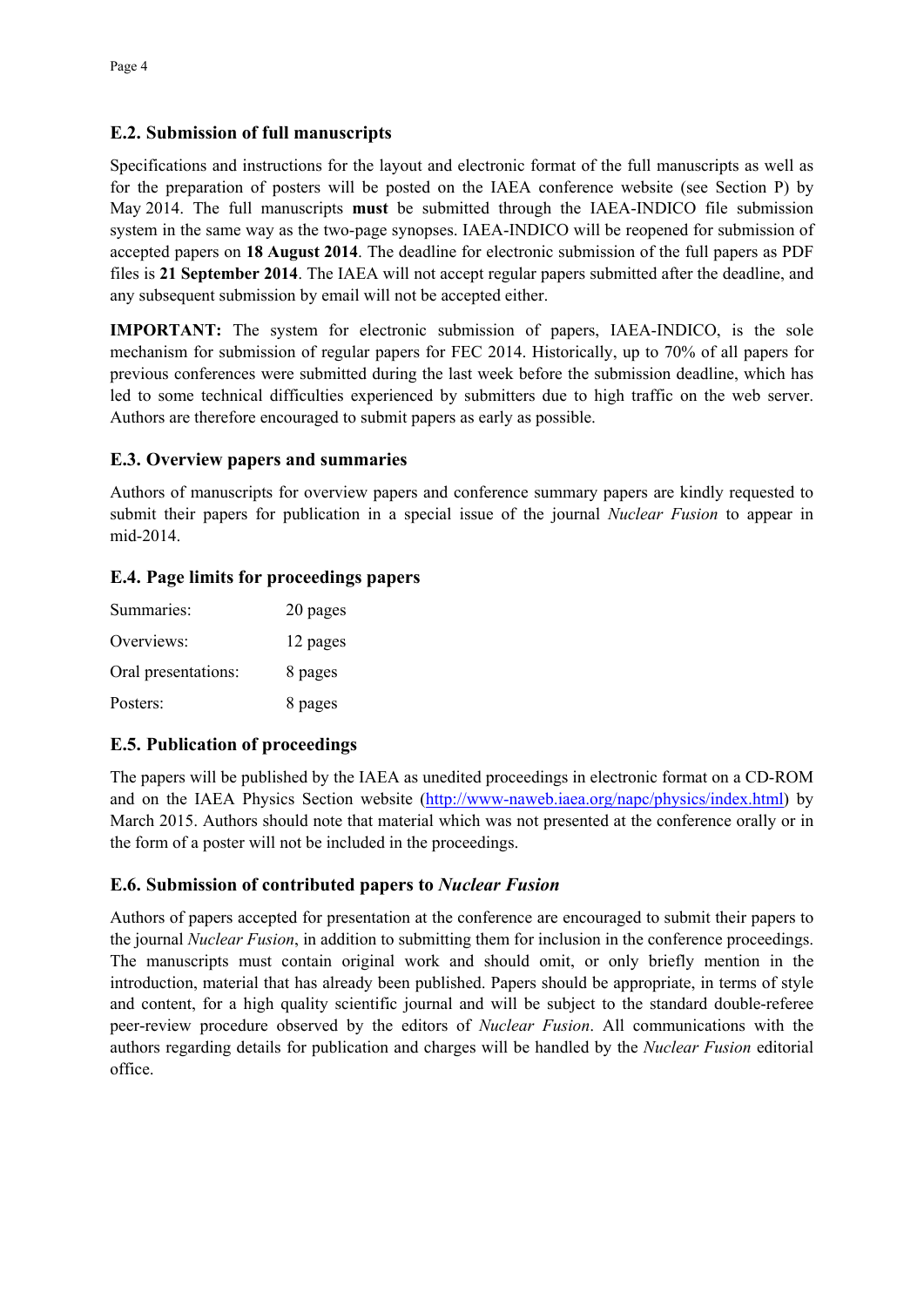# **F. Post-Deadline Papers**

A limited number of papers will be considered for post-deadline acceptance. To be considered, a paper must meet all of the following criteria:

- It deals with subject matter appropriate for this conference;
- It presents new experimental or theoretical data, or technological developments, of sufficient importance to attract wide-ranging interest among the conference participants;
- It is submitted together with a completed Form for Submission of a Paper (Form B; see Section D) and an officially endorsed Participation Form (Form A; see Section H); and
- A two-page synopsis has been sent as a file attachment by email to the IAEA's Scientific Secretariat for the conference by 21 September 2014 (to this email address: *physics@iaea.org*) and as **PDF files only**). The Programme Committee will meet on **13 October 2014** to consider post-deadline submissions. Authors will be notified promptly about the acceptance or rejection of their papers through announcements posted on the IAEA conference website. Authors of post-deadline papers should be prepared to provide either an oral presentation or a poster. Time will be made available for three post-deadline oral presentations. The manuscripts of post-deadline contributions are to be included in the proceedings and must follow the same guidelines as those that apply to regular papers (see Section E).

# **G. Expenditures**

The cost for the organization of the conference is borne by the Host Government and the IAEA.

No registration fee is charged to participants.

The IAEA is generally not in a position to bear the travel and other costs of participants in the conference. The IAEA has, however, limited funds at its disposal to help meet the cost of attendance of certain participants. Such assistance may be offered upon specific request to normally one participant per country provided that, in the IAEA's view, the participant on whose behalf assistance is requested will make an important contribution to the conference. Grant applications will only be considered for authors of accepted papers.

If governments wish to apply for a grant on behalf of one of their specialists, they should address specific requests to the IAEA to this effect. Governments should ensure that applications for grants are:

- 1. Submitted by **1 April 2014**;
- 2. Accompanied by a duly completed and signed Grant Application Form (Form C);
- 3. Accompanied by a completed Participation Form (Form A).

Applications that do not comply with the above conditions cannot be considered.

Approved grants will be issued in the form of a lump sum payment that usually covers **only part of the cost of attendance**.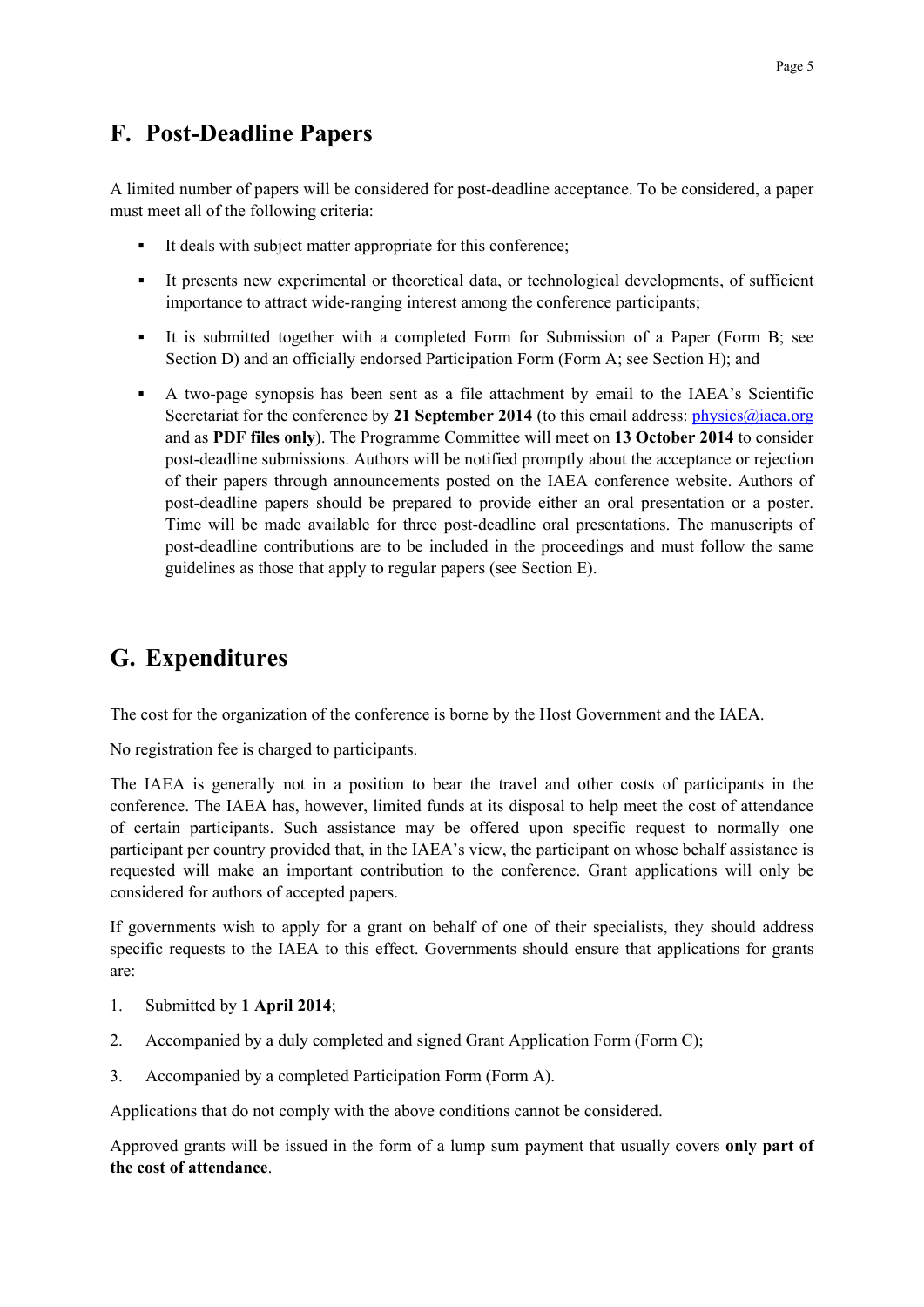## **H. Channels of Communication**

All persons wishing to participate in the conference are requested to register online in advance via the IAEA conference website (see Section P). In addition, they must send a completed Participation Form (Form A), Form for Submission of a Paper (Form B) (if applicable), and Grant Application Form (Form C) (if applicable) as soon as possible to one of the competent official authorities (in most cases these are: Ministry of Foreign Affairs, National Atomic Energy Authority or invited organization) for subsequent transmission to the IAEA.

Participants whose official designations have been received by the IAEA will receive further information on the conference at least three months before the event. This information will also be made available on the IAEA conference website.

## **I. Distribution of Documents**

A preliminary programme and Book of Abstracts will be posted on the IAEA conference website (see Section P) as soon as possible.

The final programme and the Book of Abstracts **(in electronic form only)** will be available free of charge upon registration at the conference. It is also planned to make available a smartphone application to provide participants with the possibility to access programme and conference details through their smartphones.

# **J. Working Language**

The working language of the conference will be English. No simultaneous interpretation will be provided.

# **K. Accommodation**

Detailed information on accommodation and other administrative details will be made available on both conference websites (see Section P) well in advance of the conference.

### **L. Visas**

Designated participants who require a visa to enter the Russian Federation should submit the necessary application(s) to the nearest diplomatic or consular representative of the Russian Federation as early as possible, but at least one month before the start of the conference. An invitation letter from the local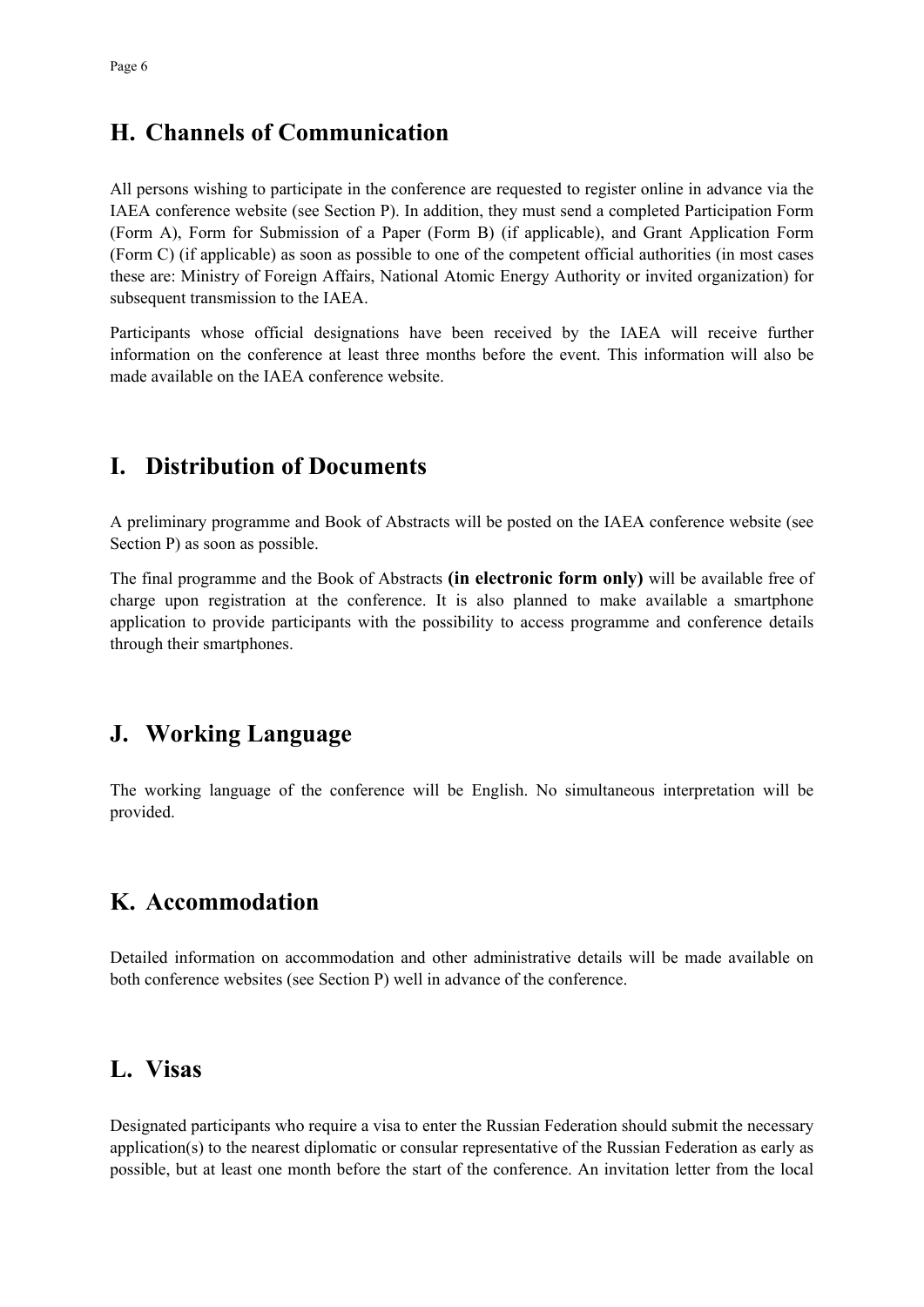organizers will be required to accompany the visa application. Please see the "Visa Guidance" to be made available soon at the IAEA conference website (see Section P) on how to obtain such an invitation letter.

### **M. Satellite Meetings**

Deadline for booking requests: **13 September 2014**.

Details regarding how to arrange for room reservations will soon be made available on the Host Organization Host Organization conference website.

### **N. Exhibitions**

Space will be available for commercial vendors' displays/exhibits during the conference (further information will be made available in due course on the conference websites).

### **O. Conference Secretariat**

#### **IAEA Scientific Secretaries:**

#### **Mr Ralf Kaiser**

Division of Physical and Chemical Sciences Department of Nuclear Sciences and Applications International Atomic Energy Agency Vienna International Centre PO Box 100 1400 VIENNA, AUSTRIA Tel.: +43 1 2600 21756

#### **Mr Richard Kamendje**

Division of Physical and Chemical Sciences Department of Nuclear Sciences and Applications International Atomic Energy Agency Vienna International Centre, PO Box 100 1400 VIENNA, AUSTRIA Tel:  $+43$  1 2600 21707

**Contact email address (and also for submission of post-deadline papers):** <br>physics@iaea.org